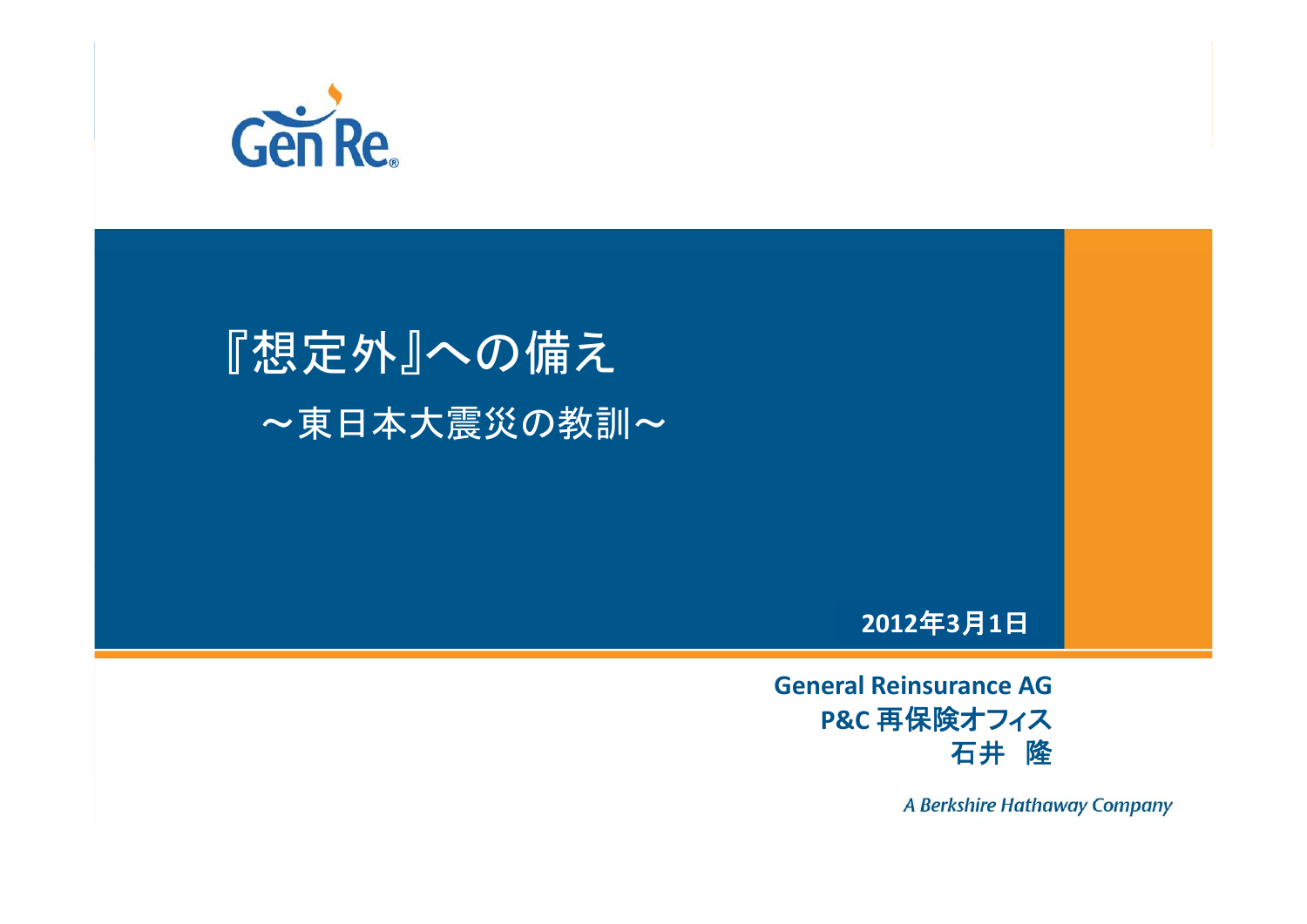### 東日本大震災 経済被害と保険支払



### 直接被害: **16.9**兆円(内閣府推計 2011年6月24日) ただし、福島第一原発事故関連被害を含まず

保険支払: 約**3**兆円

損害保険(含む共済): 約**2.8**兆円

| 家計地震保険:  | 約1.2兆円 |
|----------|--------|
| 企業地震保険他: | 約0.6兆円 |
| 損害共済:    | 約1.0兆円 |

生命保険(含む共済): 約**0.2**兆円

損害保険関連の**2 8.** 兆円は経済被害の約 **15**%

出典:

損害保険会社各社、各主要共済、損害保険協会、生命保険協会の公表数値に基き講演者が推計

日銀セミナー 『想定外』への備え 石井 隆 | 2012.03.01

© General Reinsurance AG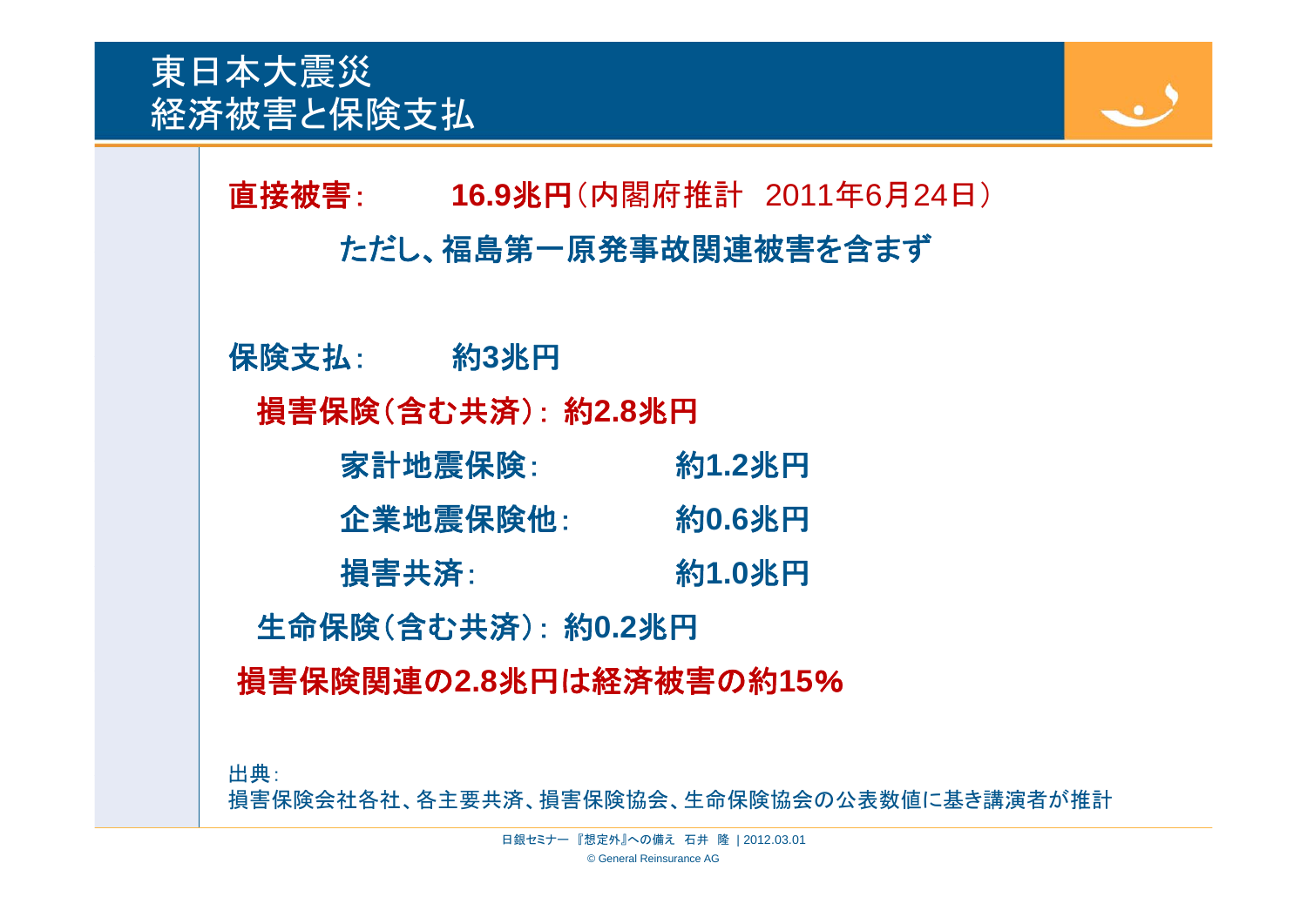## 自然災害と日本

地震大国

**2000**年~**2009**年(**10**年間):**M6**以上の地震**212**回

**---** 世界中の**2**割強に相当(平成**22**年版『防災白書』)

火山大国

環太平洋造山帯

台風大国 **<sup>+</sup>** 豪雨と洪水

**1981**年~**2010**年(**20**年間の平均):太平洋で発生した台風の 約半分の**11.4**個が日本に接近し、**2.7**個が上陸

(気象庁『台風の統計資料:**1981**年~**2010**年』)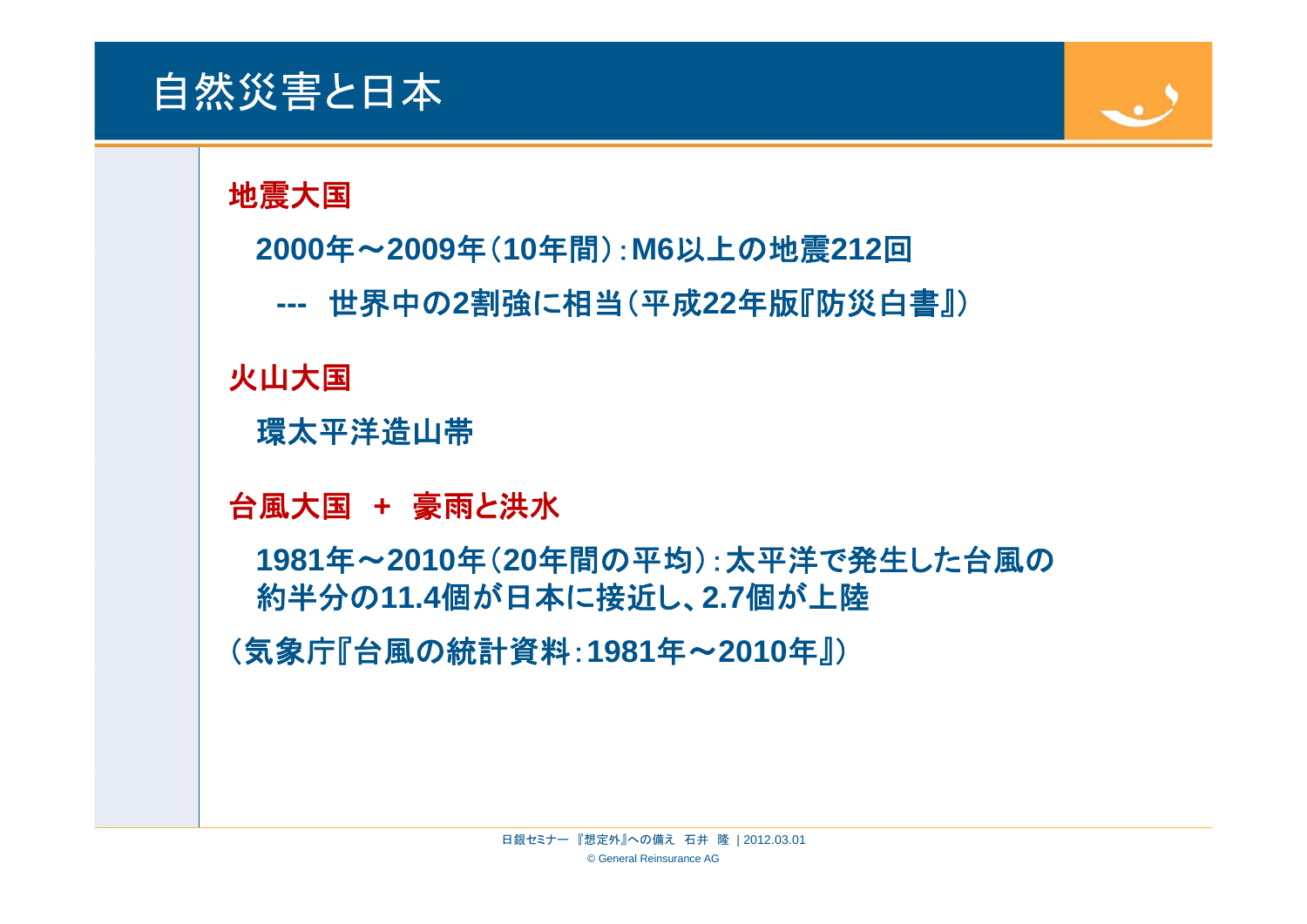### 環太平洋造山帯





日銀セミナー 『想定外』への備え 石井 隆 | 2012.03.01

© General Reinsurance AG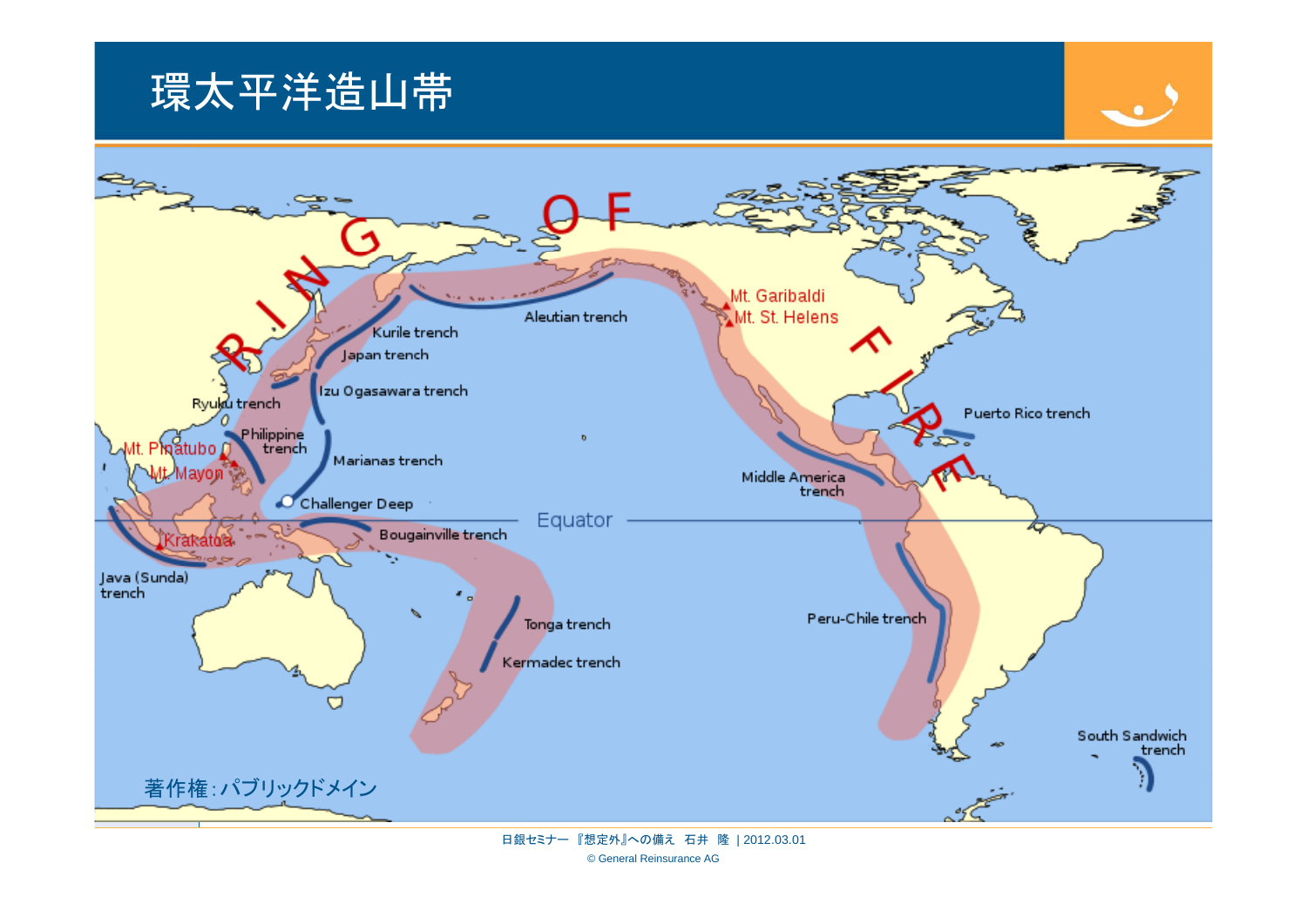### 主要活断層および海溝型地震の評価結果 30年以内の地震発生の想定と発生確率予測



#### 地震調査研究推進本部 **2012** 年 **1** 月**11**日現在

一部抜粋

| 地震名           | 想定規模        | 発生確率                                    |
|---------------|-------------|-----------------------------------------|
| 想定東海地震        | M8.0程度      | 88%                                     |
| 東南海地震         | M8.1前後      | 70%                                     |
| 南海地震          | M8.4前後      | 60%                                     |
| 東南海・南海地震の同時発生 | M8.5前後      |                                         |
| 南関東(首都直下型)    | M6.7~7.2程度  | 70%程度                                   |
| 富士川河口断層帯      | <b>M8.0</b> | $27 - 7$ a: 10% ~ 18%<br>ケース b:2%~11%以下 |
| 糸魚川一静岡構造線断層帯  | <b>M8程度</b> | 14%                                     |
| 上町断層(近畿)      | M7.5 程度     | $2\% \sim 3\%$                          |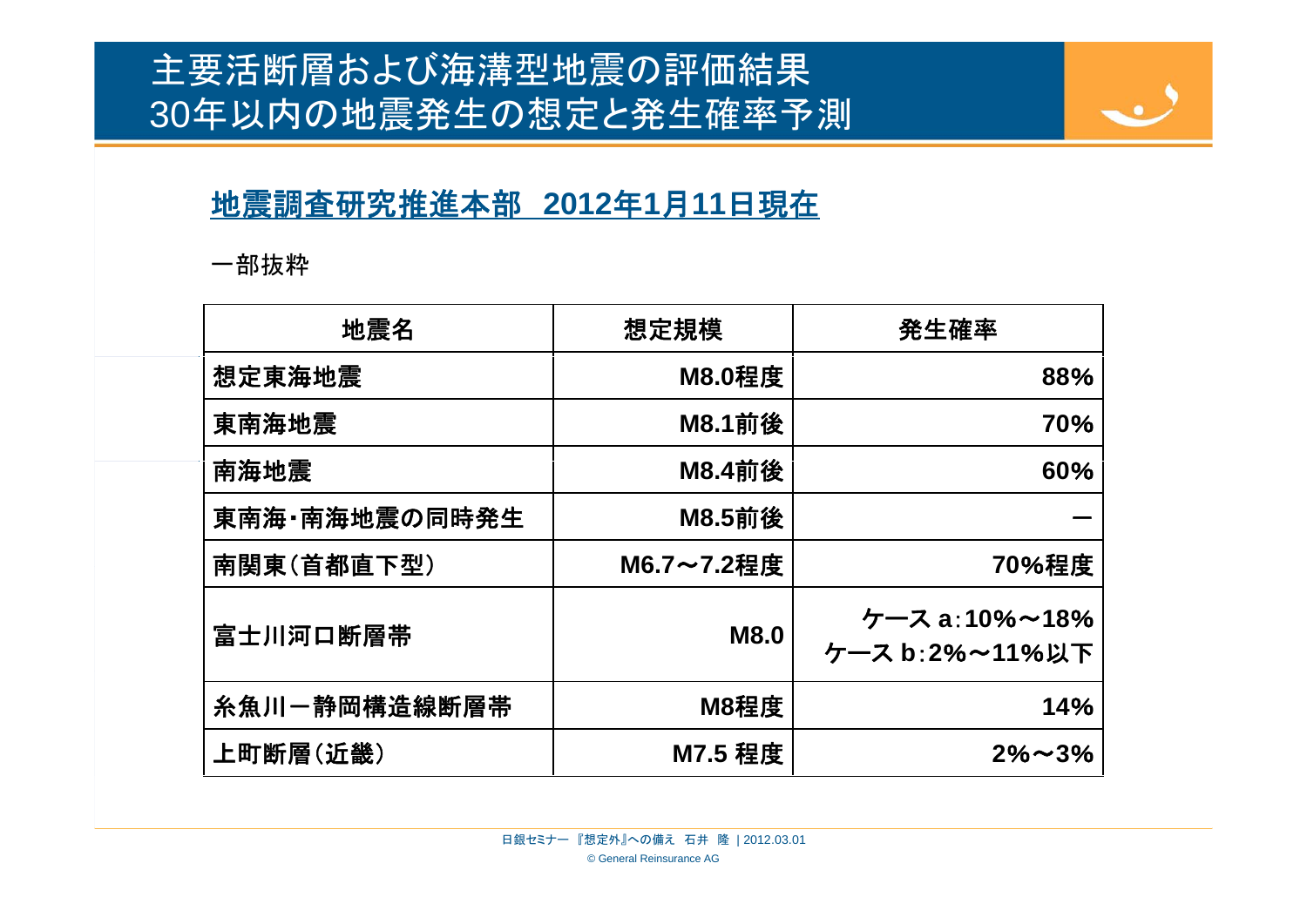### 関東以西の太平洋側の地震 ー 江戸時代以降



پ



© General Reinsurance AG 日銀セミナー 『想定外』への備え 石井 隆 | 2012.03.01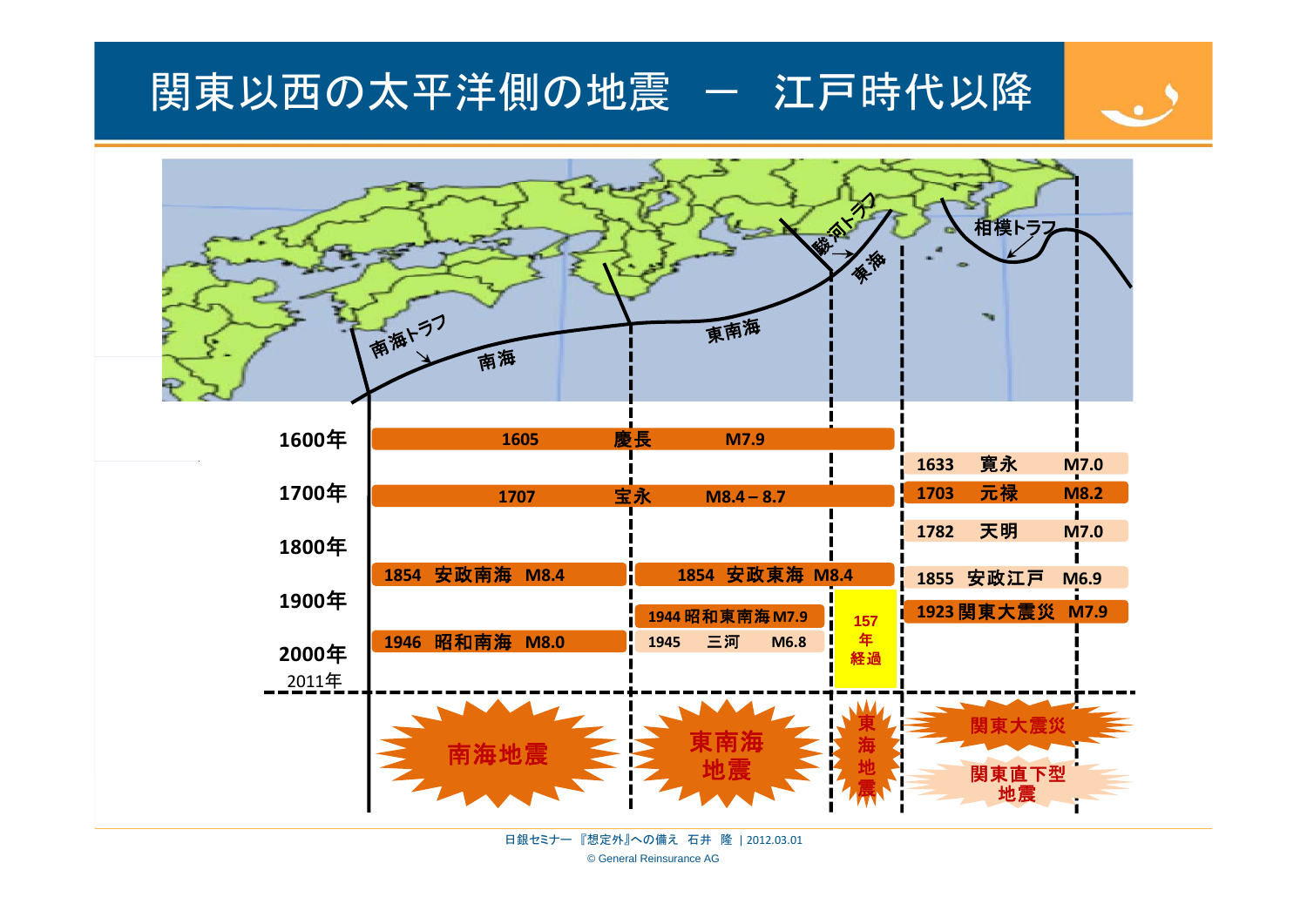## 地震予知 - 中央防災会議

一部抜粋

| 地震名      | 直接被害   | 間接被害   | 経済被害総額 |  |
|----------|--------|--------|--------|--|
| 首都直下型    | 66.6兆円 | 45.2兆円 | 112兆円  |  |
| 近畿直下型    | 61兆円   | 13兆円   | 74兆円   |  |
| 東南海·南海地震 | 43兆円   | 14兆円   | 57兆円   |  |
| 東海地震     | 26兆円   | 11兆円   | 37兆円   |  |
| 中部直下型    | 24兆円   | 8兆円    | 33兆円   |  |

 $\boldsymbol{\omega}$ 

<参考>

| 東日本大震災   | *1 16.9兆円 | <b>NA</b>  | NΑ         |
|----------|-----------|------------|------------|
| 阪神・淡路大震災 | *2 9.6兆円  | *3 20~30兆円 | *3 30~40兆円 |

注:

\*1 内閣府推計値 2011年6月24日

\*² 国土庁(当時)の推計値

\*³ 一般的推計値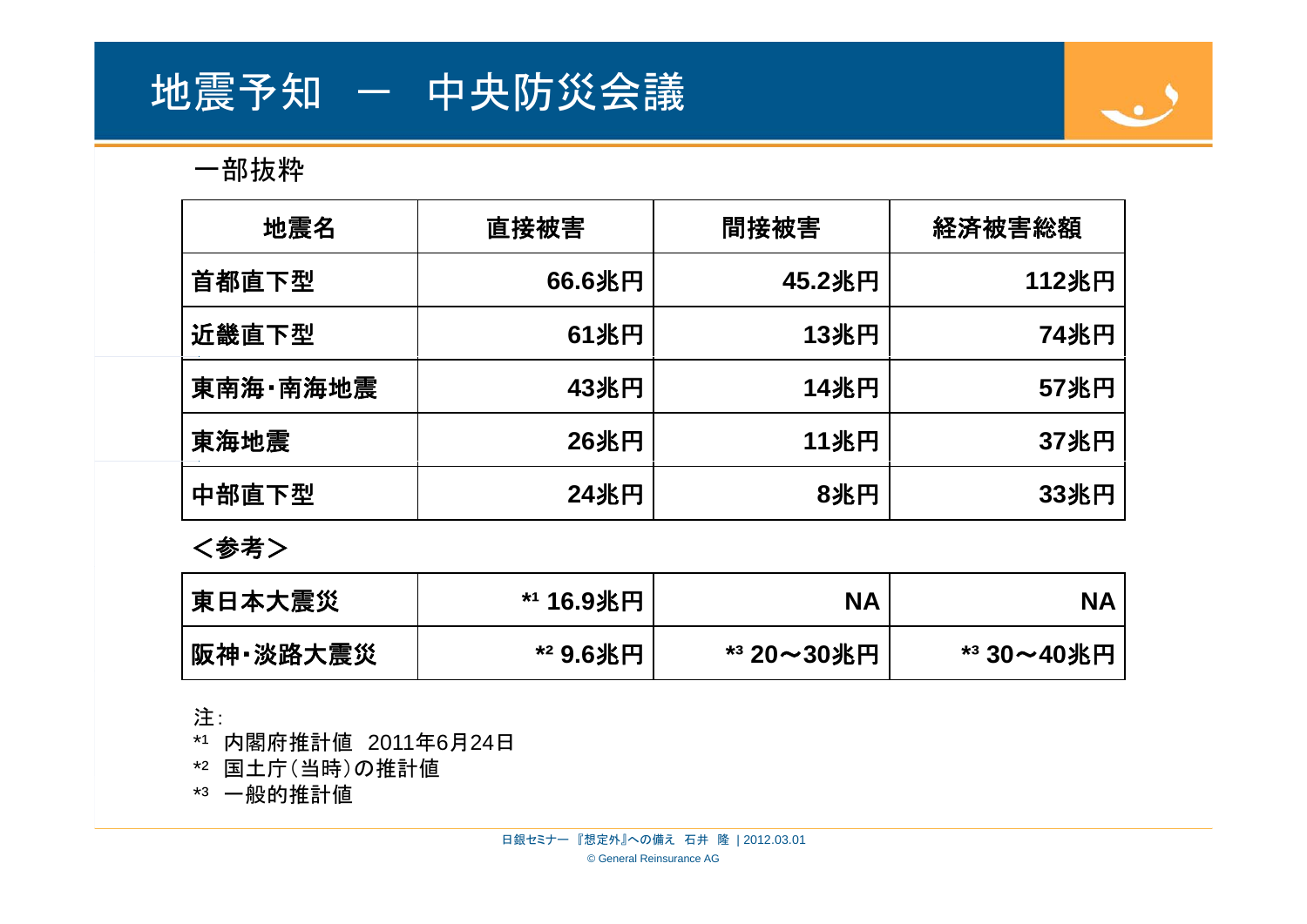

#### 台風、豪雨・洪水:

#### 東日本大震災の教訓

- 関東大震災、宝永地震が最大ではなかった
- 伊勢湾台風(**1959**年、**929hPa**、死者・不明者**5 098 ,** 名)が 最大 の台風ではない
- 昭和 風 戸 風( の三大台風:室戸台風(**1934**年)、枕崎 風( 台 **1945**年)、伊勢 湾台風(**1959**年) **---** 室戸台風、枕崎台風、および第二室戸台風 (**1961**年)は伊勢湾台風の気圧を下回る

#### 歴史的巨大台風

- **989**年: 永祚の風 **---** 被害により翌年「正暦」に改元
- **1281年:弘安の役(第2回目の元寇)台風**
- **1828**年:シーボルト台風 **---** 過去**3**百年で最強と考えられる
- **1856**年:安政江戸台風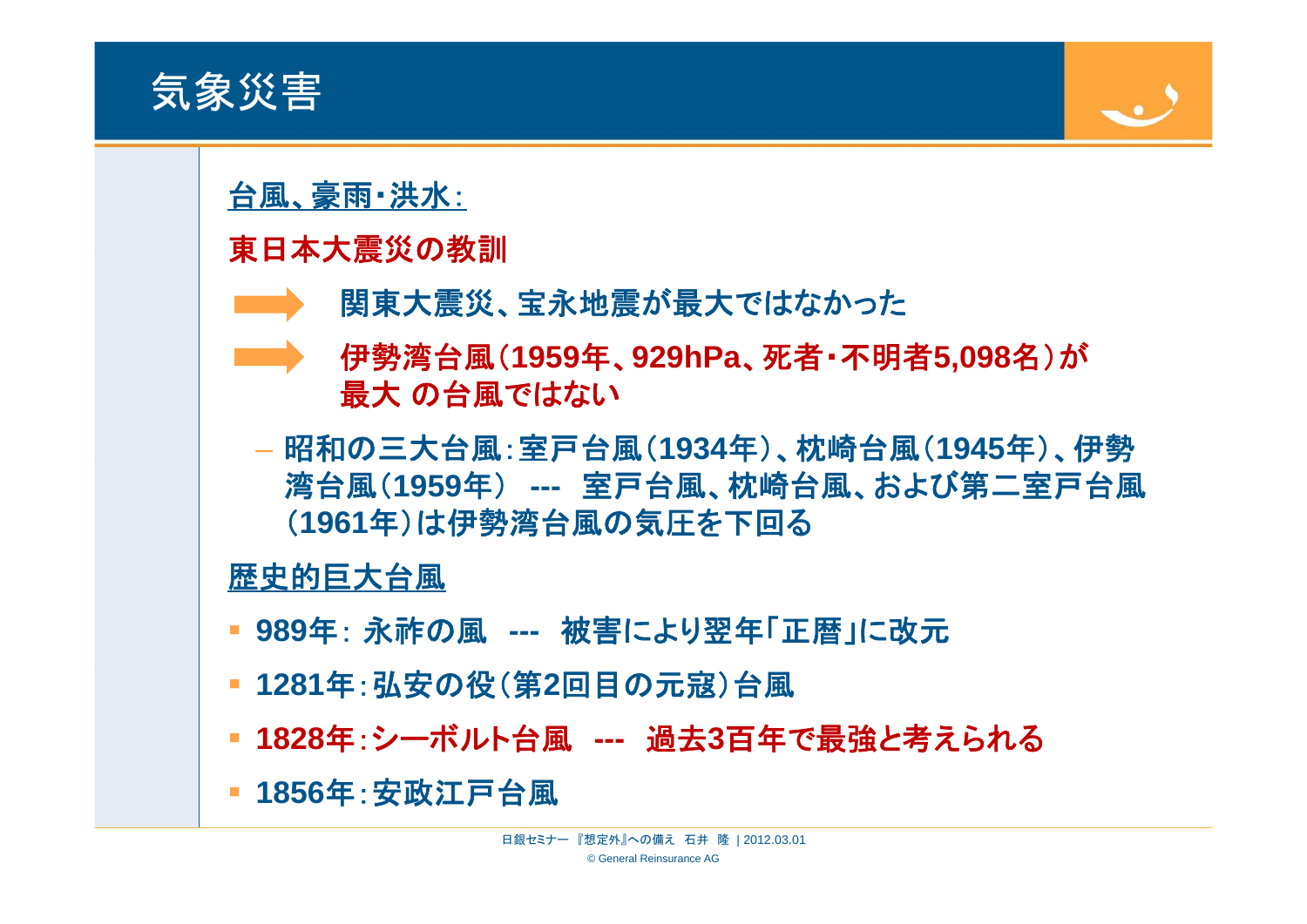## 気象災害に対する防災

洪水・高波に対する防災

日本の堤防整備率:6割程度(58.4%:国交省、平成17年3月末)

- $\blacksquare$  多摩川、荒川の堤防決壊想定 **---** 多摩川のケース:**125**万人、**18** 兆 円(国交省)
- 大阪の寝屋川地区の浸水想定
- **日本の海岸線:約3万km --- 世界第6位**

#### <事例>

- **2000** 年 **9**月:東海豪雨で名古屋の地下街浸水
- **2005** 年 **9**月:ゲリラ豪雨と杉並区の浸水被害
- **1999** 年 **6**月:豪雨で福岡が浸水被害、博多駅の地下街浸水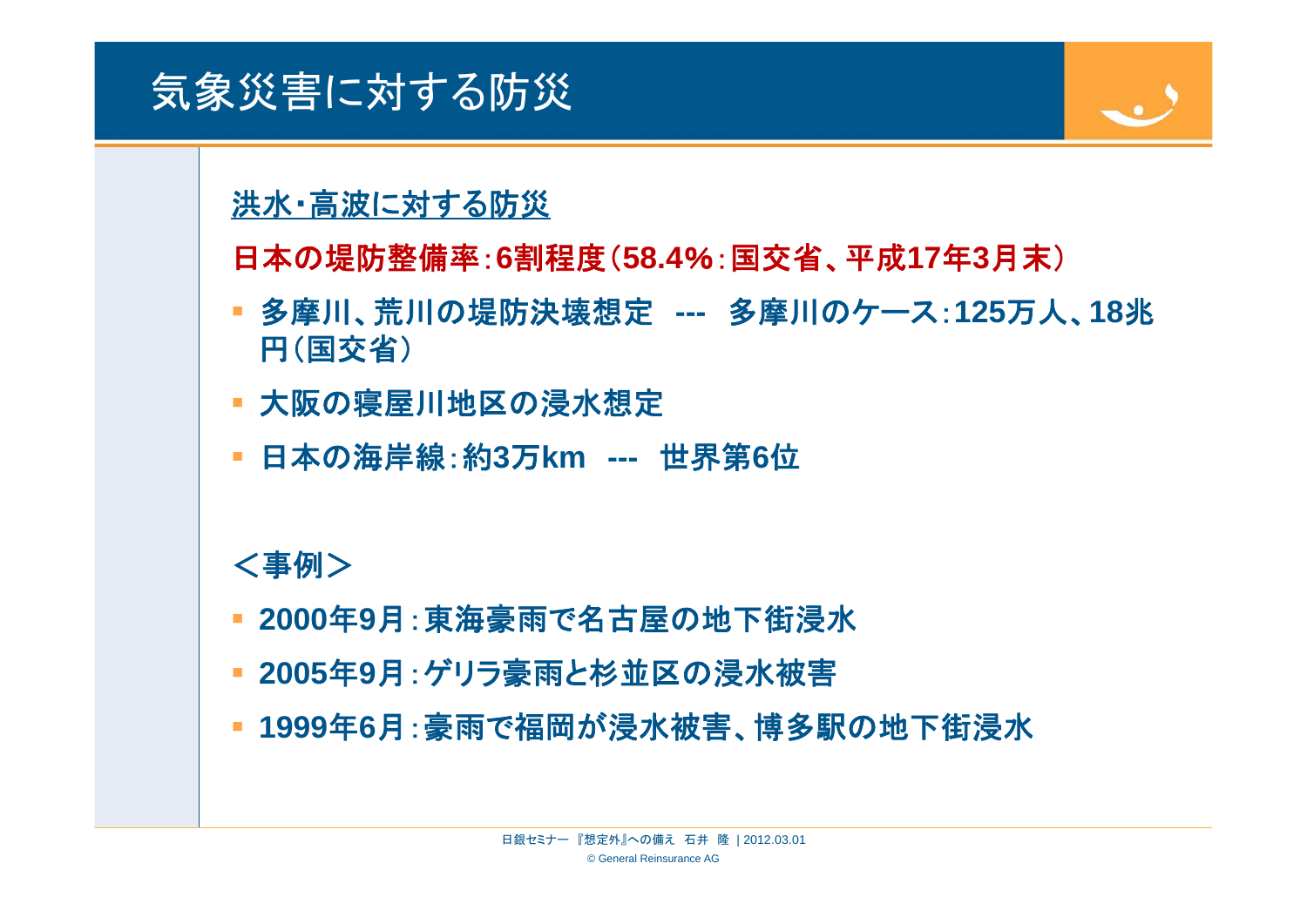## 気象災害の巨大化と北進

地球温暖化

- ▶気象災害の巨大化と北進
- <気象庁の研究>
- $\overline{\phantom{a}}$ 日本の気温が**100**年当たり**1 15 .** ℃上昇

 海面温度:**21**世紀末までに**100**年当たり: **厳しいシナリオ2.0℃~3.1℃上昇、** 緩やかなシナリオでも**0.6** ℃~**2.1** ℃上昇 気象災害の巨大化 気象災害の北進、巨大台風の関東以北への襲来 時間当りの降雨量の増大 (都市の排水能力を超えるゲリラ豪雨) これまでの防災の見直しの必要性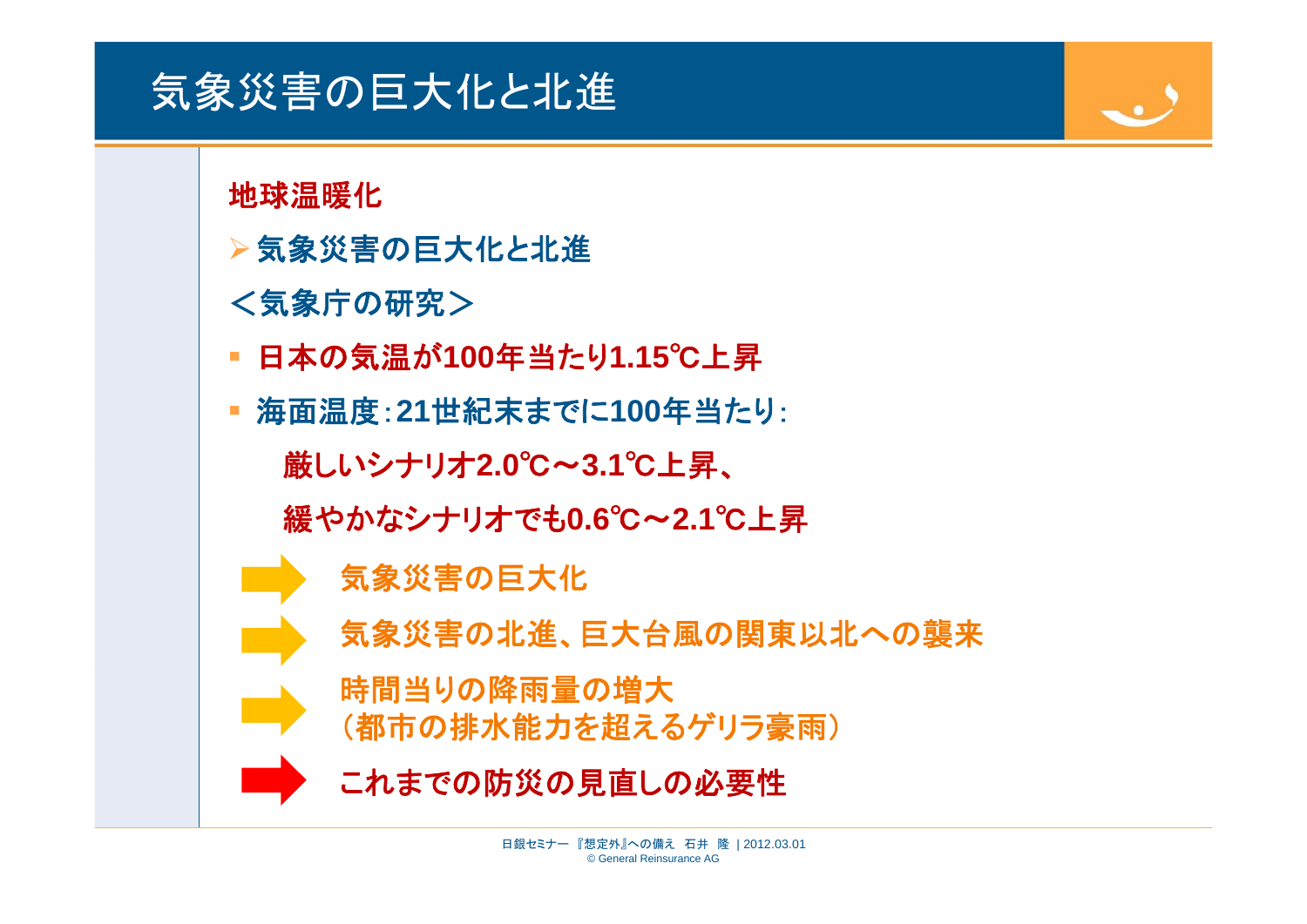## 自然災害の世界的増加傾向



Source: Geo Risks Research, NatCatSERVICE. <br>
© 2011 Munich Re

© General Reinsurance AG 日銀セミナー 『想定外』への備え 石井 隆 | 2012.03.01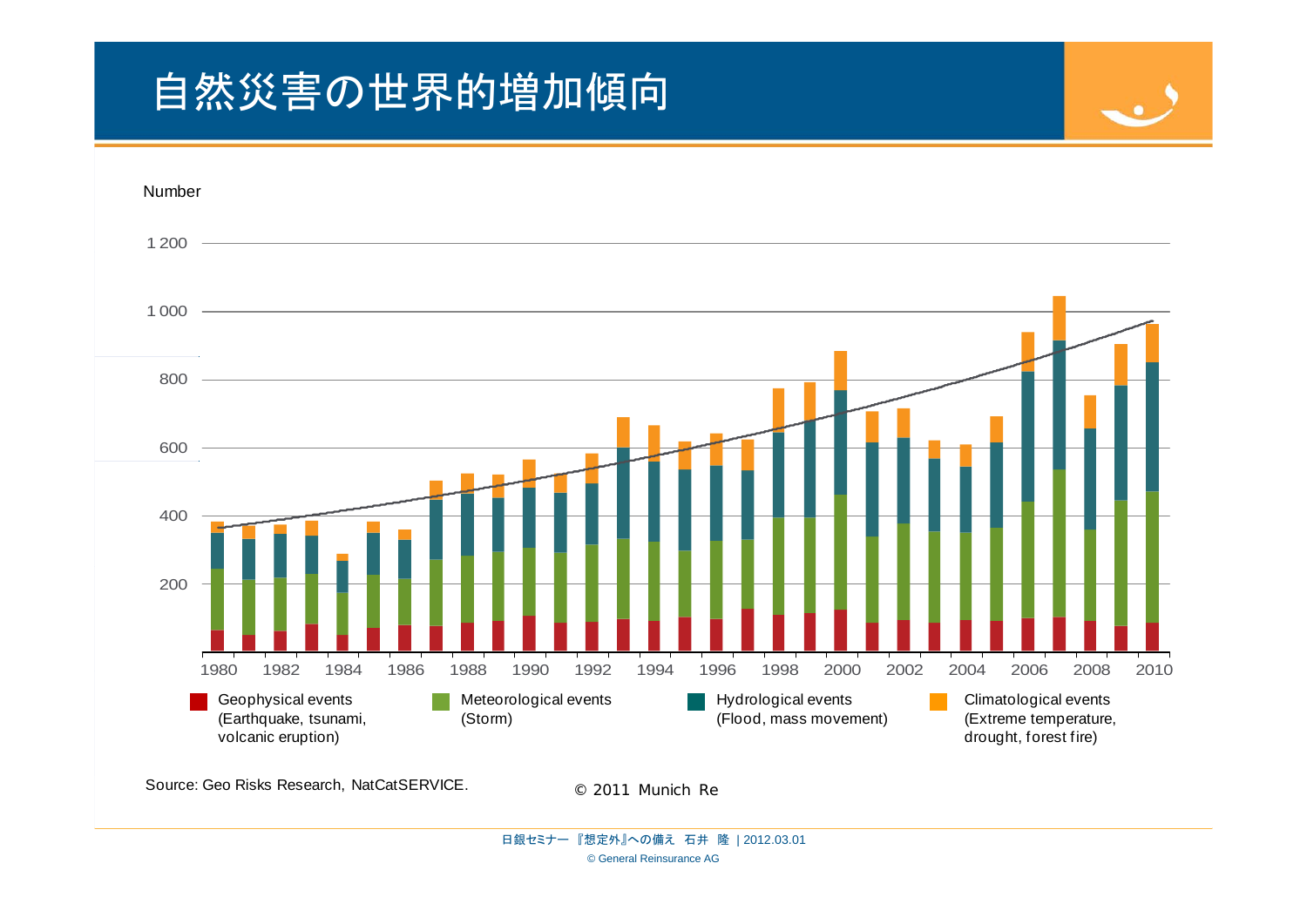## 世界の巨大自然災害と経済被害、保険支払



通貨:百万ドル

| 年    | 事象            | 国名       | 犠牲者        | 経済被害(A)   | 保険支払(B) | (B)/ (A) |
|------|---------------|----------|------------|-----------|---------|----------|
| 2011 | *1東日本大震災      | 日本       | *1 約19,000 | 210,000   | 35,000  | 16.7%    |
| 2005 | ハリケーン・カトリーナ   | 米国       | 1,833      | 125,000   | 66,900  | 53.5%    |
| 1995 | 阪神·淡路大震災      | 日本       | $*16,437$  | 102,500   | 3,075   | 3.0%     |
| 2008 | 四川大地震         | 中国       | 87,000     | 85,000    | 425     | 0.5%     |
| 2011 | タイ洪水          | タイ       | 790        | 45,000    | 10,789  | 24.0%    |
| 1994 | ノースリッジ 地震     | 米国       | 57         | 41,800    | 15,300  | 36.6%    |
| 2008 | ハリケーン・アイク     | 米国他      | 195        | 37,600    | 15,000  | 39.9%    |
| 1998 | 長江洪水          | 中国       | 3,656      | 32,000    | 1,000   | 3.1%     |
| 2010 | 2010チリ地震      | チリ       | 525        | 30,000    | 8,500   | 28.3%    |
| 2011 | 2月クライストチャーチ地震 | ニュージーランド | 181        | *2 20,000 | 13,500  | 67.5%    |

資料: AonBenfield "Annual Global Climate and Catastrophe Report, Impact Forecasting - 2011" 但し、注釈のあるものを除く

注:

•事象名は講演者による

•\*1:死者・不明者の合計数字に筆者が変更、東日本大震災は2012年1月時点

\*2: 原資料はニュージーランド政府が発表した、2010年9月、2011年2月および6月の合計の経済被害額300百億ドルを 採用しているが、保険支払率計算のため講演者の判断により変更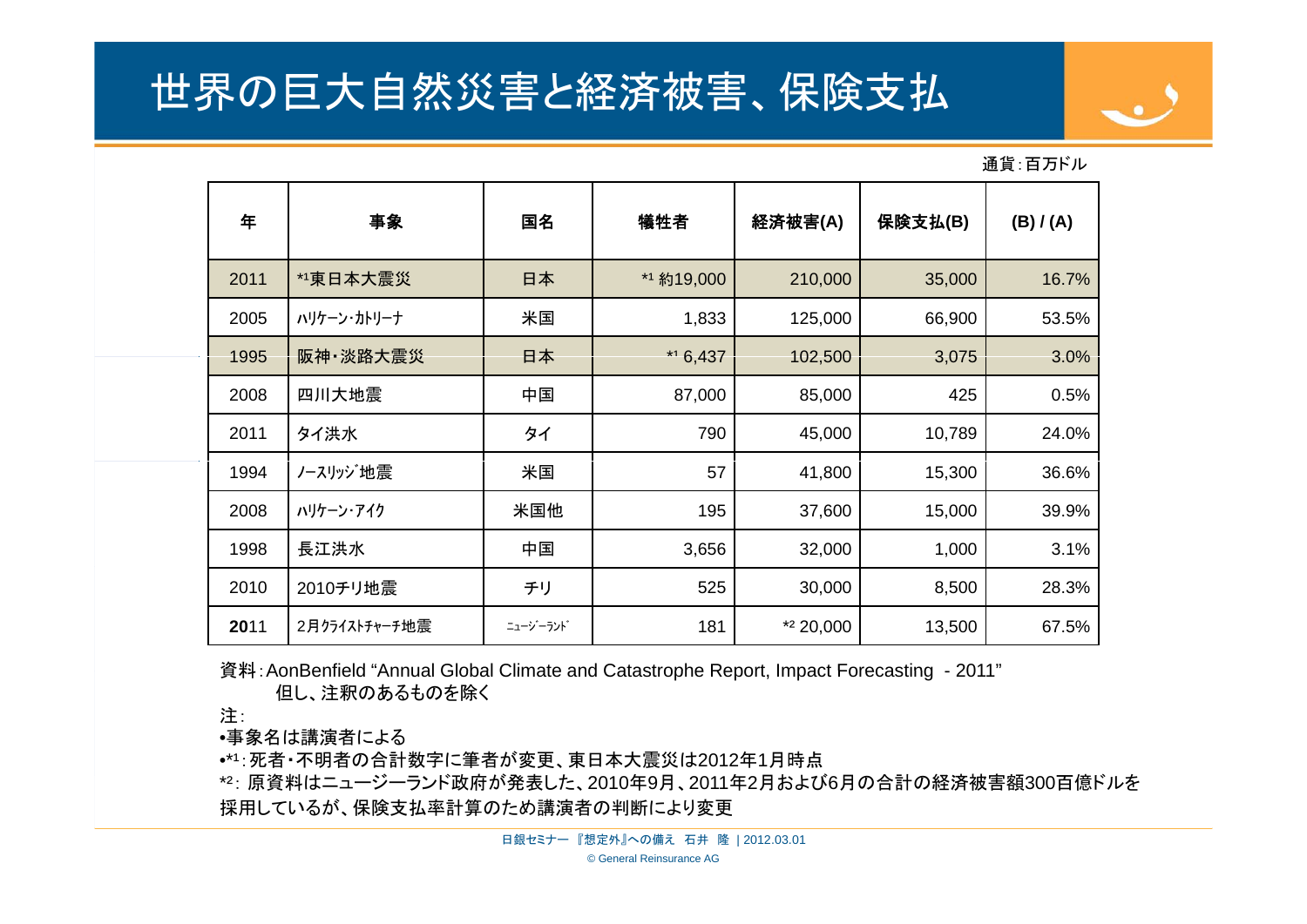



© General Reinsurance AG 日銀セミナー 『想定外』への備え 石井 隆 | 2012.03.01